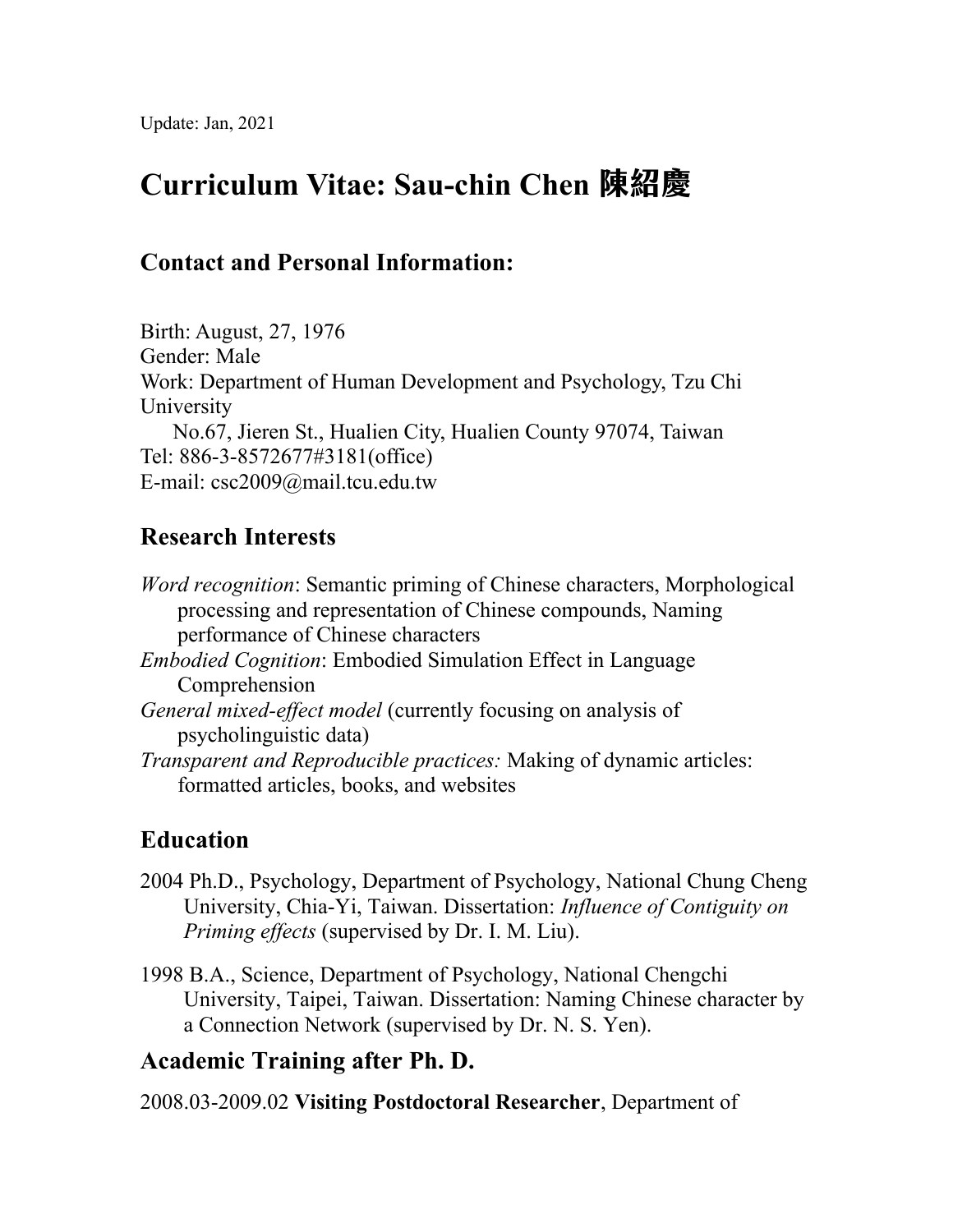Psychology, University of Richmond, USA. Worked with *Dr. P. Li* on *Computational model of Chinese character recognition*

2007.08-2008.01 **Postdoctoral Research Fellow**, Institute of Cognitive Science, National Cheng Kung University, Taiwan. Worked with *Dr. J.Y. Chen* on *Psycholinguistic researches cross disciplines.*

2005.11- 2007.07 **Postdoctoral Research Fellow**, Department of Psychology, National Taiwan University, Taiwan. Worked with *Dr. J.T. Wu* on *Chinese compound word and single character recognition.*

### **Employment History**

2017- present Associate Professor Department of Human Development, Tzu-Chi University, Taiwan

2009- 2017 Assistant Professor Department of Human Development, Tzu-Chi University, Taiwan

### **Professional Memberships**

 Taiwanese Psychological Association Cognitive Science Society

Society for the Improvement of Psychological Science

Psychological Science Accelerators

#### **Professional Service**

#### **1.Reviewer (journals, conferences, grants, organizations)**

Chinese Journal of Psychology; Journal of Cognitive Psychology; Psihologija; Journal of Pacific Rim Psychology

Cognitive Science Society

Ministry of Science and Technology, Taiwan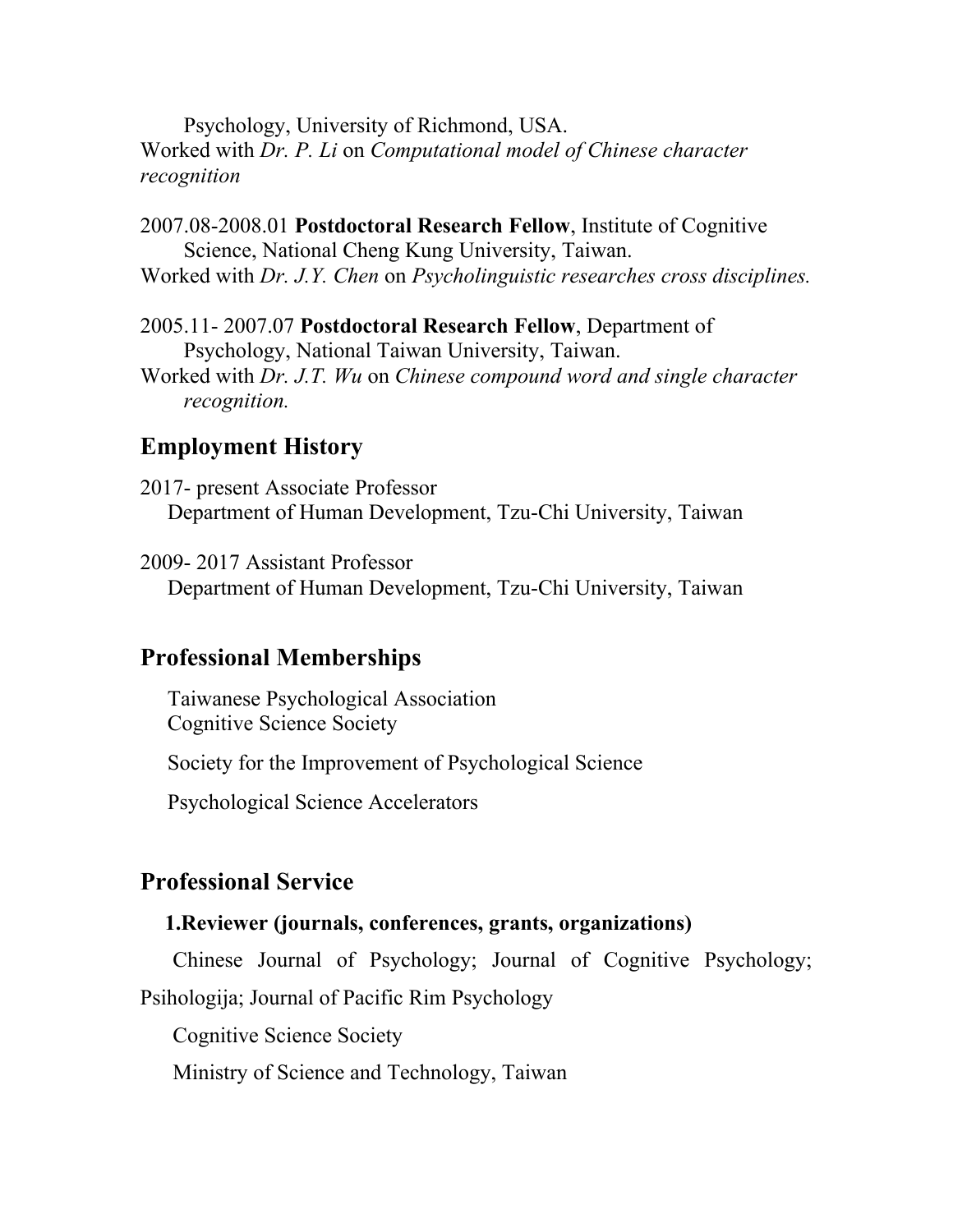Psychological Science Accelerator (PSA)

Collaborative Replications and Education Project (CREP)

Society for the Improvement of Psychological Science (SIPS)

### **2. Other Professional Activities**

- 2019 Funder, Manager of "Taiwan Collaboration Framework for Scientific Rsearch".
- 2011-2013 Host, Round Table of "Understand and Improve Difficulties of Writing and Reading for the Children in Hualien", sponsored by Second Northern Taiwan Teaching Resource **Center**
- 2007 Secretary, the 12th International Conference on the Processing of East Asia Related Languages (ICPEARL 2007)
- 2001 Assistance, Symposium on "Chinese Character/Word Processing", National Chung Cheng University

## **Grants**

## **1.Research Grants**

- 2020 PI, Ministry of Science and Technology, Taiwan (MOST 107- 2420-H-002 -007 -MY3-SB10903; NT\$ 99,728) "Stimuliresponse compatibility effects caused by the feeling to imaged actions and objects"
- 2016-2017 PI, Ministry of Science and Technology, Taiwan (MOST 105-2410-H-320 -001; NT\$ 470,000) "Mental Simulation of Visual and Motor Experiences: Improvements on the Theories and Methods"
- 2014-2015 PI, Ministry of Science and Technology, Taiwan (MOST 103-2410-H-320 -002; NT\$ 470,000) "Stimuli-response compatibility effects caused by the feeling to imaged actions and objects"
- 2012-2013 PI, National Science Council, Taiwan (NSC 101-2410-H-320-003; NT\$ 402,000) "Cognitive operation in the lexical processing of Chinese two-character"
- 2012 PI , National Science Council, Taiwan (NSC 101-2420-H-320 001; NT\$ 541,000) "Word segmentation and identification in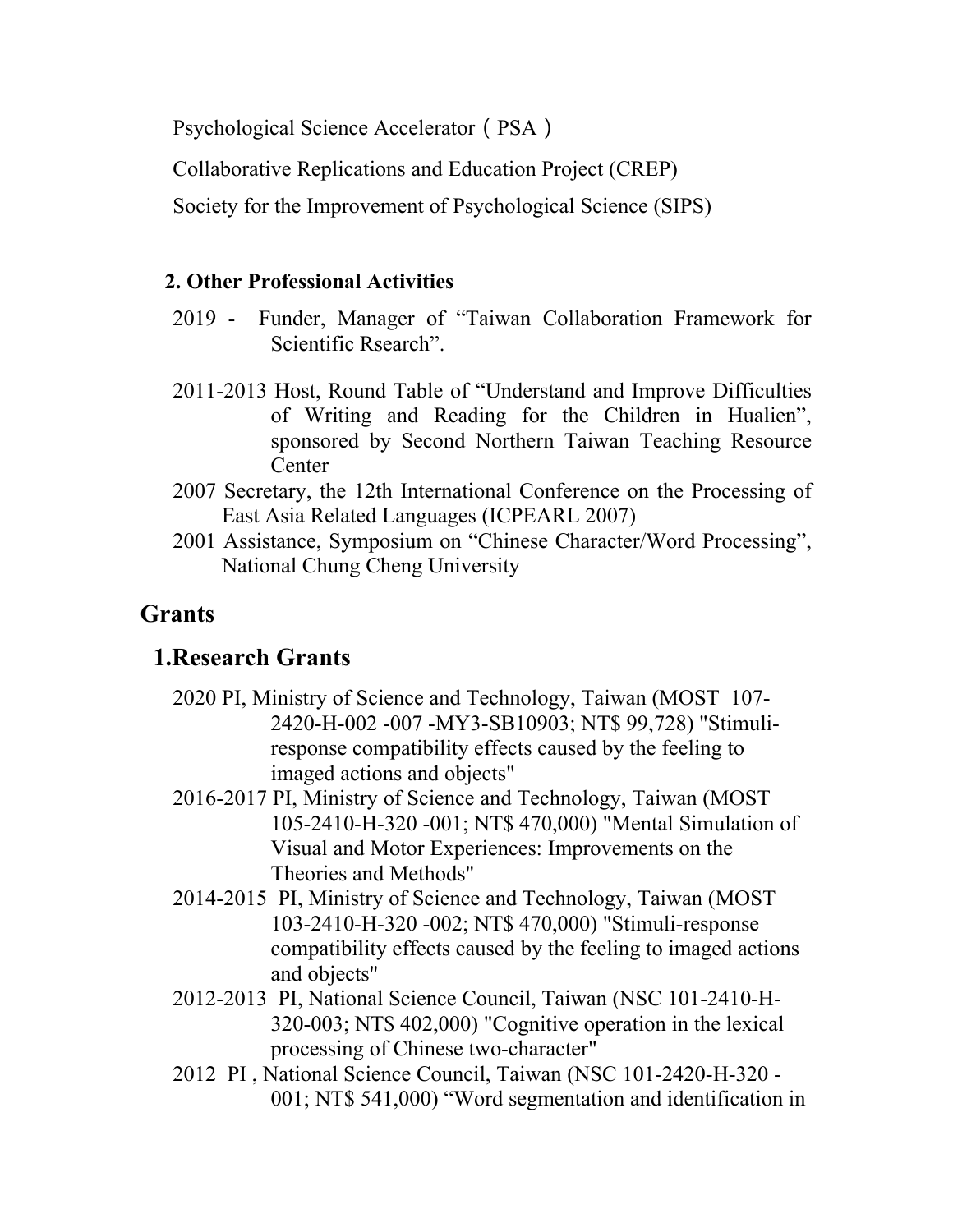children with reading difficulties"

- 2010-2011 PI, National Science Council, Taiwan (NSC 99-2410-H-320 -009; NT\$ 736,000) "Pseudo-character reading paradigm"
- 2009-2010 PI, National Science Council, Taiwan (NSC 98-2410-H-320 -009; NT\$ 515,000) "Lexical aspects of Chinese phonetic"

### **2.Grants for Professional Development**

- 2016 Visiting Researcher granted by Ministry of Science and Technology, Taiwan (MOST 105-2918-I-320-002) Collaborators: Rolf Zwaan, Bjorn B. de Koning Location: Department of Psychology, Education & Child Studies, Erasmus University Rotterdam: Rotterdam, NL Topic: Cognitive Processing of Mental Simulation Effects
- 2013 PI, Research Center for the Humanities and Social Science, National Science Council, Taiwan (NSC 101-2420-H-002-006- SG10104; NT\$ 162,000) "Research fundemetnals for the development of reading"
- 2010 2011 The Young Scholar Consulting (Mentor: Prof. James, Myers, Institution of Linguistic, National Chung-Cheng Univeristy). Social Science Research Center, National Science Council, Taiwan
- 2007 The Postdoctoral Research Abroad Program, National Science Council, Taiwan
- 1998 College Student Research Award, National Science Council, Taiwan

## **Teaching Experience**

|                                                                    | 1998-2000 Department of Psychology, National Chung Cheng University |
|--------------------------------------------------------------------|---------------------------------------------------------------------|
|                                                                    | <b>Introductory Statistics (Teaching Assistant)</b>                 |
|                                                                    | <b>Experimental Design (Teaching Assistant)</b>                     |
| 2007                                                               | Department of Psychology, Asia University                           |
|                                                                    | <b>Sensation and Perception</b>                                     |
|                                                                    | Application of statistical software                                 |
| 2010                                                               | Department of Counseling and Clinical Psychology, National          |
|                                                                    | Dong Hwa University                                                 |
|                                                                    | Research Method for Social and Behavioral Science                   |
| 2009 – present Department of Human Development, Tzu Chi University |                                                                     |
|                                                                    | <b>Introductory Psychology</b>                                      |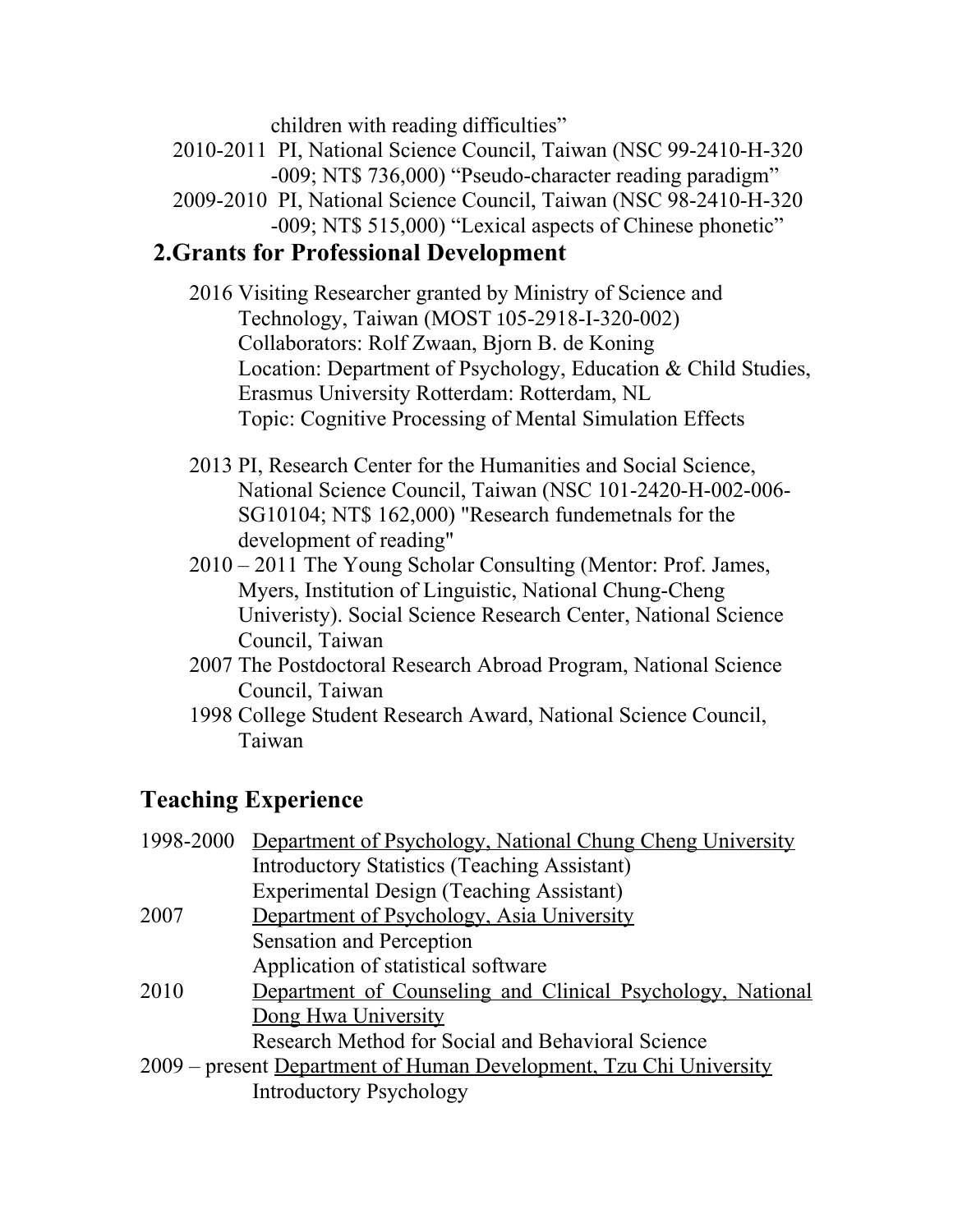Experimental Psychology\* Basic Statistics\* Application of statistical software\* Academic English Reading Psychology of Language Advanced Cognitive Psychology Introductory Open Sciences \* My courses start teach transparent and reproducible practices since 2017.

### **Research Skills**

*Experimental design and execution:* C, C++, DMDX, Open Sesame(local), Gorilla(coulded), Psytoolkit(clouded) *Data analysis:* SAS, R, Excel, google sheet *Bibliography:* Endnote, Mendeley, Zotero *Computational model simulation:* Matlab, PDP++ *Reproducible Analysis and Summary*: Rmarkdown extensions, JASP, jamovi

### **Languages**

*Native or near-native proficiency*: Mandarin Chinese; Min Nan *High proficiency*: English

## **Academic Publications**

### **1. Published Articles, Book, and Chapters**

- Jones, B., DeBruine, L., Flake, J., Aczel, B., Adamkovic, M., Alaei, R., ..., **Chen, S.C.,** … Chartier, C. R. (2020). To Which World Regions Does the Valence-Dominance Model of Social Perception Apply? Nature Human Behaviour, (In-press), (In-press).
- **Chen, S.-C.**, de Koning, B. B., & Zwaan, R. A. (2020). Does Object Size Matter With Regard to the Mental Simulation of Object Orientation? *Experimental Psychology*, *67*(1), 56–72. doi: 10.1027/1618-3169/a000468
- Colling, L., Szucs, D., De Marco, D., Cipora, K., Ulrich, R., Nuerk, H.-C., …, **Chen, S.C.,** …McShane, B. (in press) A multilab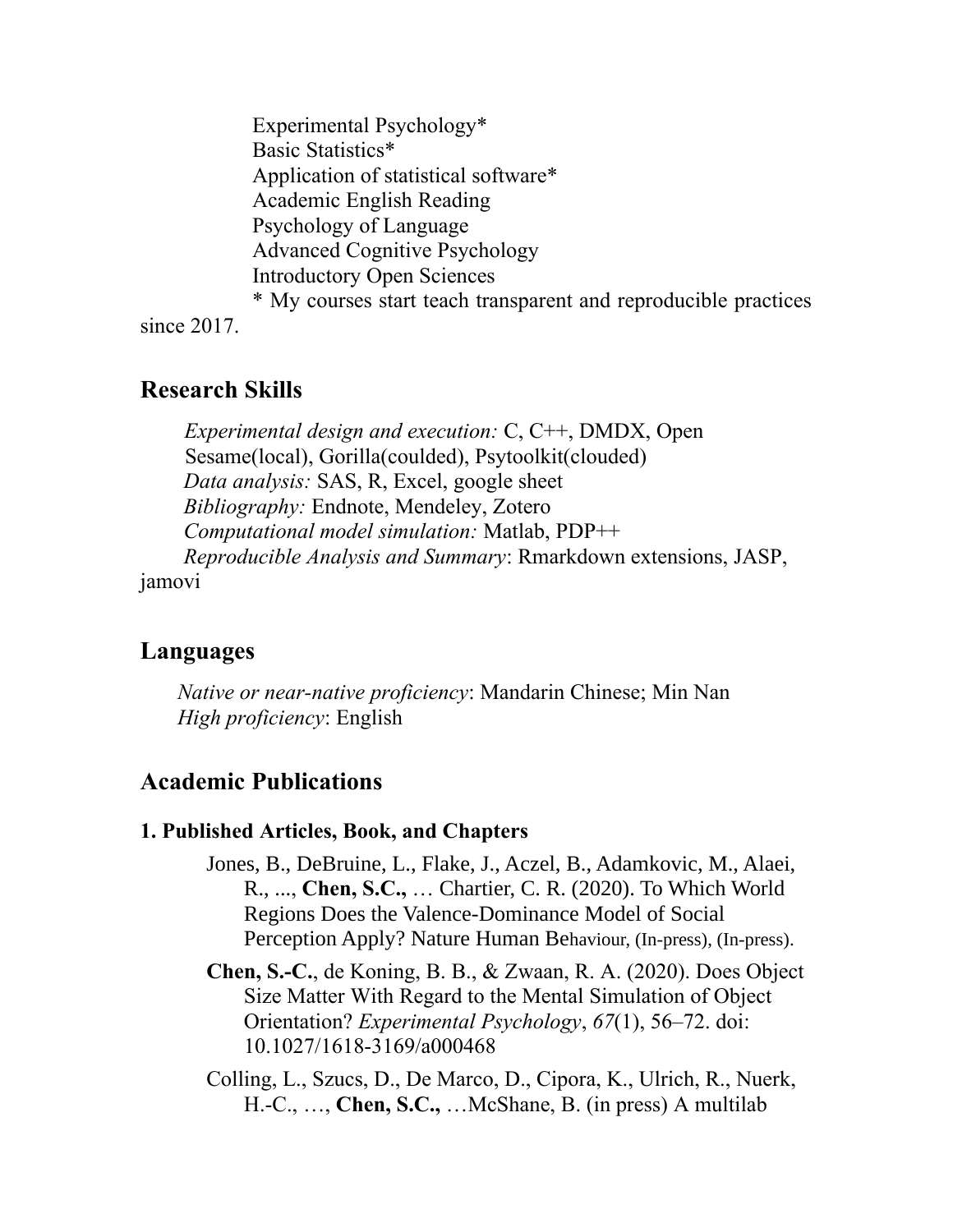preregistered Replication of the attentional SNARC effect. Advances in Methods and Practices in Psychological Science.

- Moshontz, H., Campbell, L., Ebersole, C. R., IJzerman, H., Urry, H. L., Forscher, P. S., …, **Chen, S.C.,** … Chartier, C. R. (2018). The Psychological Science Accelerator: Advancing Psychology Through a Distributed Collaborative Network. Advances in Methods and Practices in Psychological Science. doi: 10.1177/2515245918797607
- Lakens, D., Adolfi, F. G., Albers, C. J., Anvari, F., Apps, M. A. J., Argamon, S. E., …, **Chen, S.C.,** … Zwaan, R. A. (2018). Justify your alpha. Nature Human Behaviour, 2(3), 168–171. doi: 10.1038/s41562-018-0311-x
- 陳紹慶(2017)。本土「權力姿態效應」之研究品質-從文獻 探討及資料核實辨識劣質科學。科學與人文研究,5(1),85-96。doi:10.6535/JSH2017115106
- **Chen, S.C.** (2016). Masked Repetition Effects of Chinese Compound Words. *Journal of Kaohsiung Behavioral Sciences*, 5, 115-138.
- **Chen, S.C.** & Hu, J. F.(2015). Cognitive Aspects of Regularity Exhibit When Neighborhood Disappears. Journal of Psycholinguistic Research. 44(6), 803-817. doi: 10.1007/s10936- 014-9320-8
- **Chen, S.C.** (2013). Perspectives and Approaches for Psychological Researches of Embodied Cognition. *Chinese Journal of Psychology,* 55, 405-416*.* doi:10.6129/CJP.20130410a
- **Chen, S.C.** & Lin, M. Y. (2012). Information Pool for Psycholinguistic Experiments: Ideas and Pilot Studies. *Research in Applied Psychology, 56,* 135-163.
- **Chen, S.C.** (2008). Neighborhood Characteristics and Phoneticsound Correspondence of Chinese Characters. *Chinese Journal of Psychology, 50*, 223-239.
- **Chen, S.C.** (2008). Nature of consistency effect in naming nonphonetic phonograms. *Language and Linguistics, 9,* 161-175.
- Liu, I. M., Sue, I. R., **Chen, S.C.**, & Chou, T. H. (2007). Sentenceframe frequency effects. *Language and Cognitive Processes, 22,*  661-688*.*
- Liu, I. M., Wu, J. T., Sue, I. R., & **Chen, S.C.** (2006). Phonological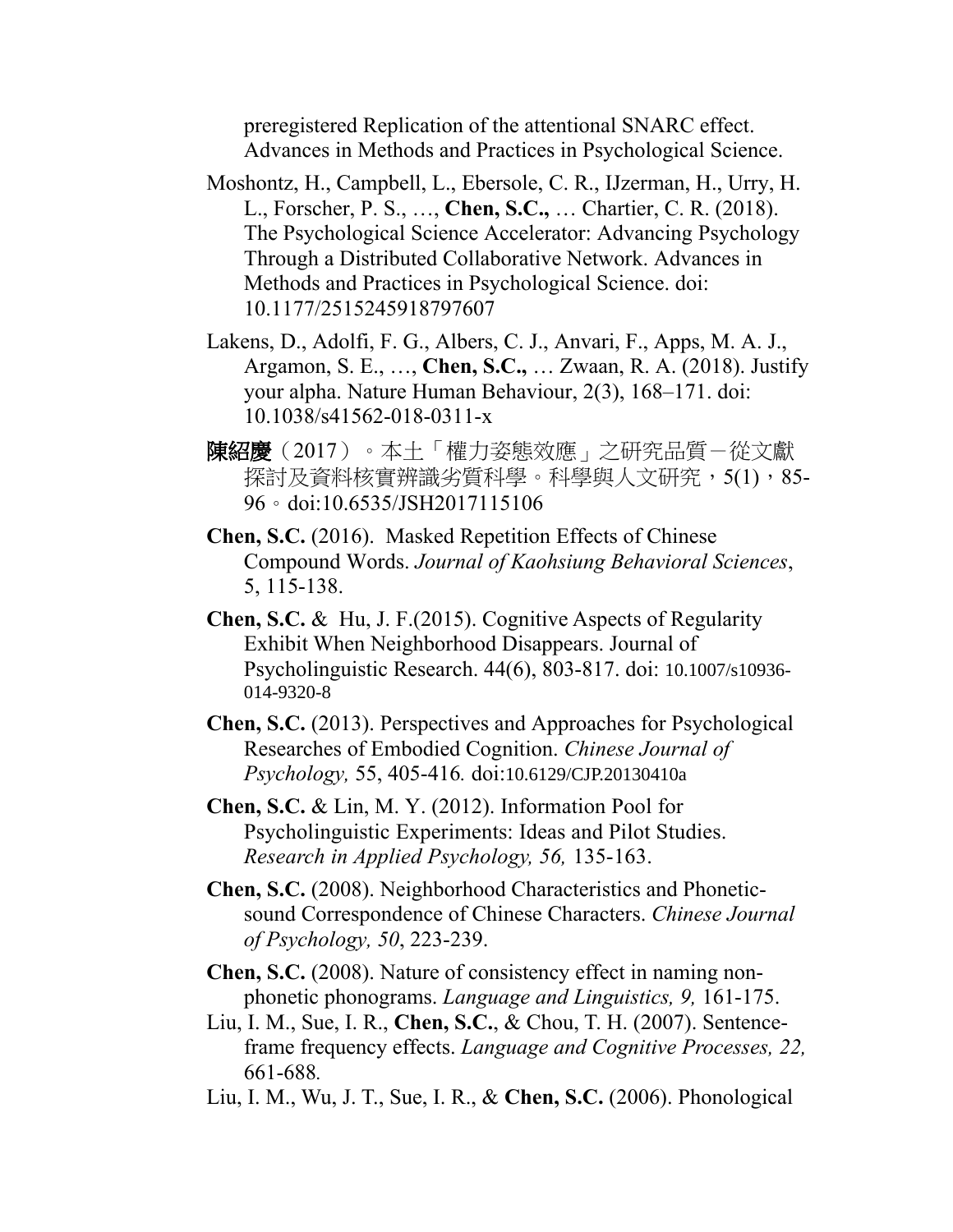mediation in visual word recognition in English and Chinese. In P. Li, L. H. Tan, E. Bates, & O. J. L. Tzeng (Eds.), *Handbook of East Asian Psycholinguistics: Chinese* (pp. 218-224). USA: Cambridge University Press.

- Liu, I.M., **Chen, S.C.**, & Sue, I. R. (2003). Regularity and consistency effects in Chinese character naming. Chinese Journal of Psychology, 45, 29-46.
- Liu, I. M., Sue, I. R., & **Chen, S.C.** (2001). *The phonetic function of Chinese phonetic radicals*. Kaohsiung, Taiwan: Fu-Weng. **Chen, S.C.** & Liu, I. M. (2000). Functional orthographic units in Chinese character recognition. Acta Psychologica Sinica, 32, 13- 20.

#### **2. Papers in Stage 1 Registered Report**

- **Chen, S.C.**, Szabelska, A., Chartier, C. R., Kekecs, Z., Lynott, D., Bernabeu, P., … Schmidt, K. (2018). Investigating Object Orientation Effects Across 14 Languages. [Preprint]. doi: 10.31234/osf.io/t2pjv
- Hall, B., Wagge, J., Chartier, C. R., Pfuhl, G., Stieger, S., Vergauwe, E., …, Chen, S.C., … Grahe, J. (2018). Accelerated CREP - RRR: Turri, Buckwalter, & Blouw (2015). [Preprint]. doi: 10.31234/osf.io/zeux9

#### **3. Conference Presentations: Major Contribution**

- **Chen S. C.** (2020). Investigating Object Orientation Effects Across 14 Languages (PSA 002). Oral presented at Psychological Science Accelerator 2020 Conference. Online Virtual Meeting. Link: https://videopress.com/v/vTFUzdaP
- **Chen S. C.** & Hu J. F. (2014). Imaged actions and feelings in comprehending sentences generate the advantage of stimulus response compatibility. Poster presented at the 9th Embodied and Situated Language Processing. Lantaren Venster, Rotterdam, Neterhlands.
- **Chen S. C.** , Hu, J. F., Xu, W. Y., Chen, Y. C., & Huang, Y. C. (2014). Implicit priming paradigm reveals the embodied and situated aspects of imaged feeling. Poster presented at the 36th Annual Meeting of Cognitive Science Society. Quebec City, Canada.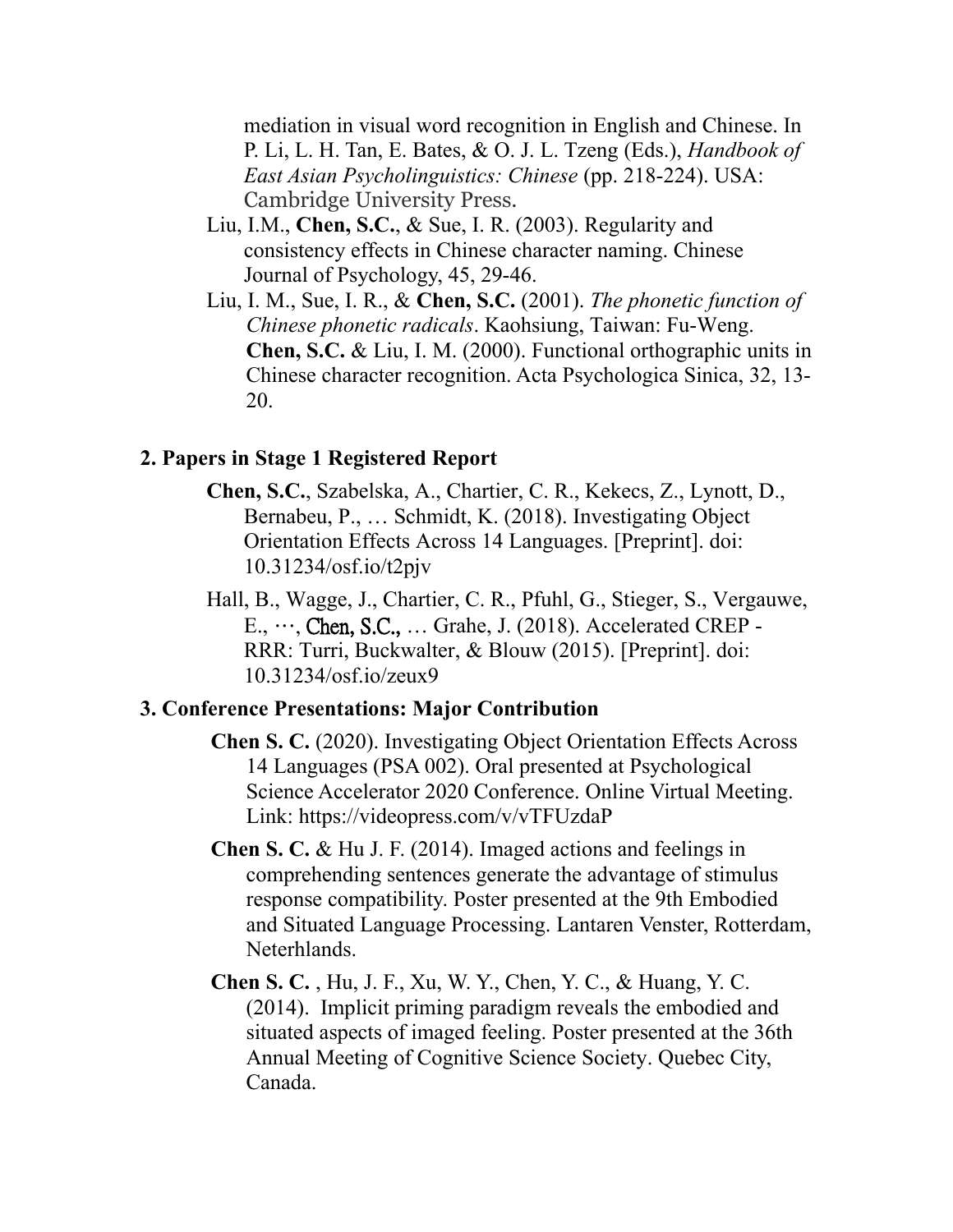- **Chen S. C.** (2013) *Masked Repetition Effects and Partial Repetition Effects of Chinese Compound Words*. Oral presented at the Taiwanese Psychology Association 52<sup>th</sup> Annual conference. Taipei, Taiwan.
- **Chen S. C.** & Chen Z. H. (2013) *Masked Repetition Effects of Chinese Compound Words Interact with Word Frequency because of Properties of Compound*. Poster presented at the 35th Annual Meeting of Cognitive Science Society. Berlin, German.
- Wen Y.S. & **Chen S.C.** (2012) *Orthographical Information may Boost Pseudohomophone Effects in Processing Chinese Compound Words.* Poster presented at the 14th International Conference on the Processing of East Asian Languages & Symposium on Brain and Communication. Nagoya, Japan.
- **Chen S.C.** (2012). *Masked Repetition Effect in Reading Chinese Word: Is a Processing of Composition or Decomposition?* Oral presented at the 14th International Conference on the Processing of East Asian Languages & Symposium on Brain and Communication. Nagoya, Japan.
- **Chen S.C.** (2012). *Masked Repetition Effects May Tell How Chinese Words Come to My Mind*. Poster presented at the Eighth International Conference on the Mental Lexicon. Montreal, Canada.
- **Chen S.C.** & Chen, J.Y. (2012). *Word Segmentation Difficulty in Fourth Graders with Low Reading Achievement*. Poster presented at the 34th Annual Meeting of Cognitive Science Society. Sapporo, Japan.
- **Chen S.C.** (2012). *From internal to external cognitive processing*. Oral presented at the 台灣認知心理學的流變. Taipei, Taiwan.
- **Chen S.C.** (2011). *Measures of Regularity Effect in Chinese Characters Reading*. Oral presented at the Taiwanese Psychology Association  $50<sup>th</sup>$  Annual conference. Taichung, Taiwan.
- **Chen S.C.** (2011). *Composition Effect: How and Why Characters Compose in Reading Word?* Oral presented at the Taiwanese Psychology Association  $50<sup>th</sup>$  Annual conference. Taichung, Taiwan.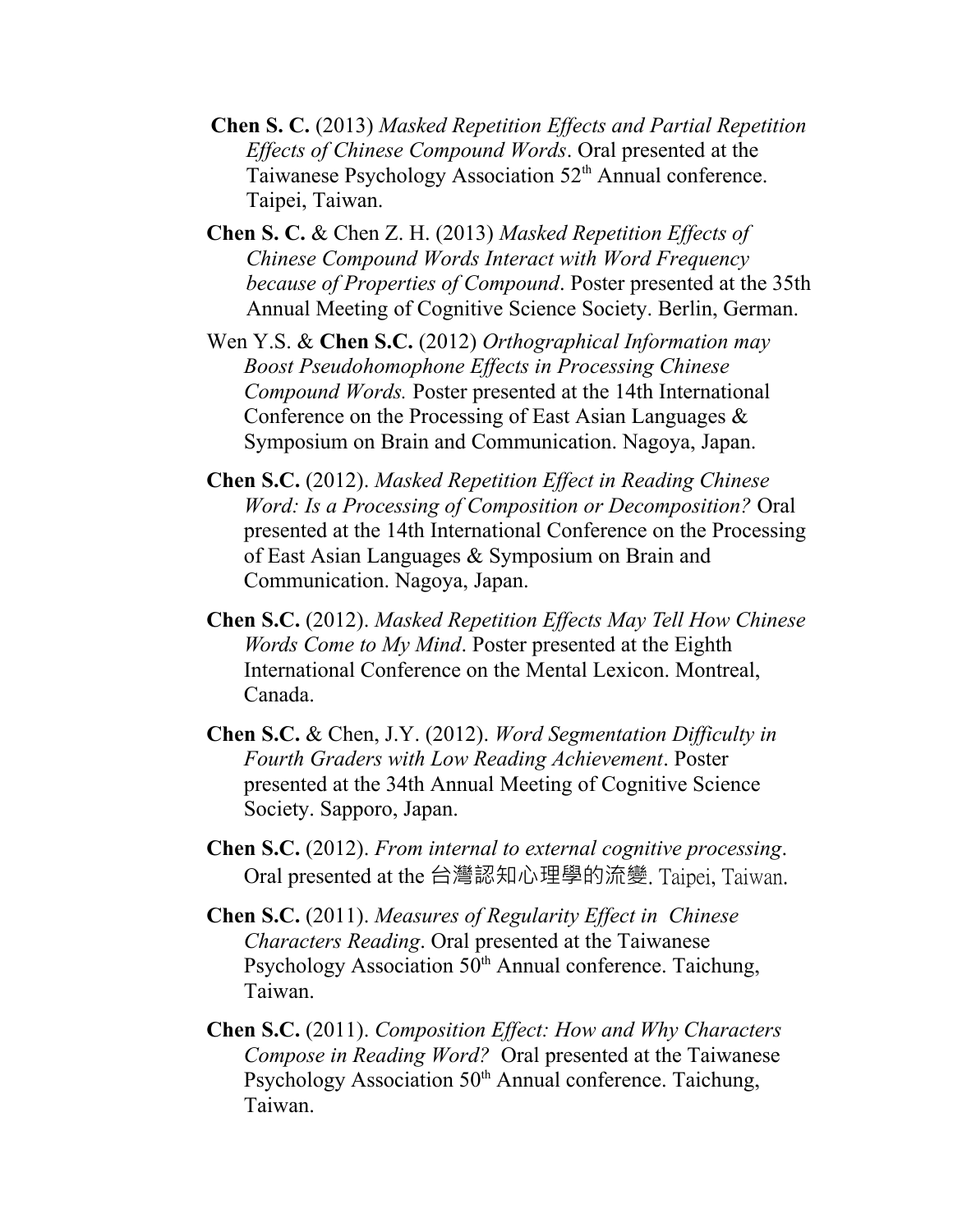- **Chen S.C.**, Hu, J. F., & Li, P. (2010) *A computation model synthesizing the rule based and experience based cognitive processes of Chinese characters.* Poster presented at the 32th Annual Meeting of Cognitive Science Society. Portland, USA.
- **Chen S.C.** (2009). *Corresponding Status of Chinese Phonetics Affects Characters Naming.* Poster presented at the 50th Annual Meeting of Psychonomic Society. Boston, USA.
- **Chen S.C.** (2009). *Lexical Status and Corresponding Pronunciations of Phonetic Affects Chinese Character Naming Performance.* Poster presented at the 13th International Conference on the Processing East Asian Languages. Beijing, China.
- **Chen S.C.** (2009). *Corresponding Pronunciations of Phonetic Affects Chinese Character Naming Performance*. Oral presented at the Taiwanese Psychology Association 48<sup>th</sup> Annual conference. Taipei, Taiwan.
- **Chen S.C.,** Zhao, X., & Li, P. (2009). *Effects of Chinese phoneticto-sound mapping: A Connectionist model*. Poster presented at the 31th Annual Meeting of Cognitive Science Society. Amsterdam, NL.
- **Chen S.C.** (2008). *Inside the Regularity Effect of Naming Chinese characters.* Poster presented at the 49th Annual Meeting of Psychonomic Society. Chicago, USA.
- **Chen S.C.** (2008). *Interaction of Morphological Advantage and Display Condition Reveals the Early Lexical Processing of Reading Chinese Compound Words.* Oral presented at the sixth Mental Lexical Conference. Banff, Canada.
- **Chen S.C.** (2007). *Plausible manners accounted for quantitative and qualitative aspects of orthography to phonology correspondence.* Oral presented at the Taiwanese Psychology Association 46<sup>th</sup> Annual conference. Tainan, Taiwan.
- **Chen S.C.** (2007, August). *Asymmetrical orthography to phonology correspondences cause equivalent correspondence effects - a study case of Chinese character naming.* Poster presented at the 29th Annual Cognitive Science Society. Nashville, TN.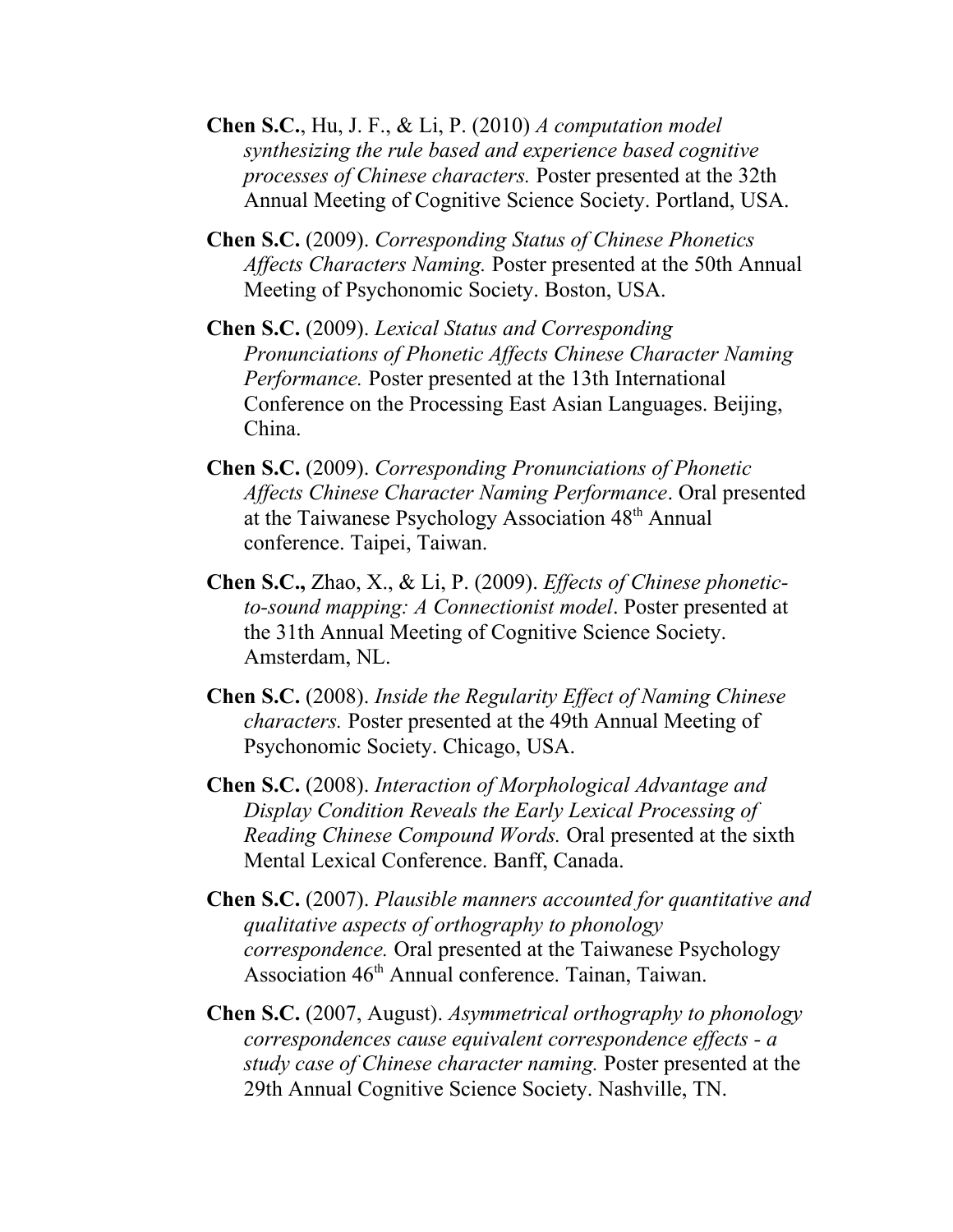- **Chen S.C.** (2006) *Uncertain effects of orthographic overlap in reading Chinese compound words.* Poster presented at the 5<sup>th</sup> International Conference of the Mental Lexicon.
- **Chen S.C.** (2006) *Consistency effect of Chinese high-frequency nonphonetic characters*. Oral presented at the 46<sup>th</sup> Taiwan Psychological Annual Conference.
- **Chen S.C.** & Liu, I. M., (2005). *Reality of the automatic component in associative/semantic priming*. Oral presented at the 11th International Conference on Processing Chinese and Other East Asian Languages.
- **Chen S.C.** (2004). *Influence of Contiguity on the priming effects*. Oral presented at 2004 National Conference on Linguistics.
- **Chen, S.C.** (2002). *Morphological processing and semantic processing in reading Chinese compound words*. Oral presented at The Tenth International Conference on Cognitive Processing of Chinese and Other Related Asian Languages.
- **Chen, S.C.** & Wu, J.T. (1999). *Questions of the consistency effect in Chinese characters*. Presented at the 38<sup>th</sup> Chinese Psychological Annual Conference.

#### **4. Conference Presentations: Collaboration**

- 徐緯陽 & 陳紹慶 (2013)。想像的重量—初探內隱連結造成的負 向賽門效應。第 52 屆台灣心理學年會壁報論文。台北:國 立政治大學。
- Wen, Y.S., & **Chen. S.C.** (2012). *Orthographical Information may Boost Pseudohomophone Effects in Processing Chinese Compound Words.* Poster presented at the 14th International Conference on the Processing of East Asian Languages & Symposium on Brain and Communication. Nagoya, Japan.
- Lin, Z.Q., Lin, Y.H., Cheng, Z.Y., Peng, Y.Z., Yang, J.Y., Wang, S.M., **Chen, S.C.** (2010). *False Memory of Qualifiers: Survey in DRM Paradigm*. Poster presented at the 46<sup>th</sup> Taiwan Psychological Annual Conference.

Xiao, J.X. & **Chen. S.C.** (2010). *How Simon Effect Change with*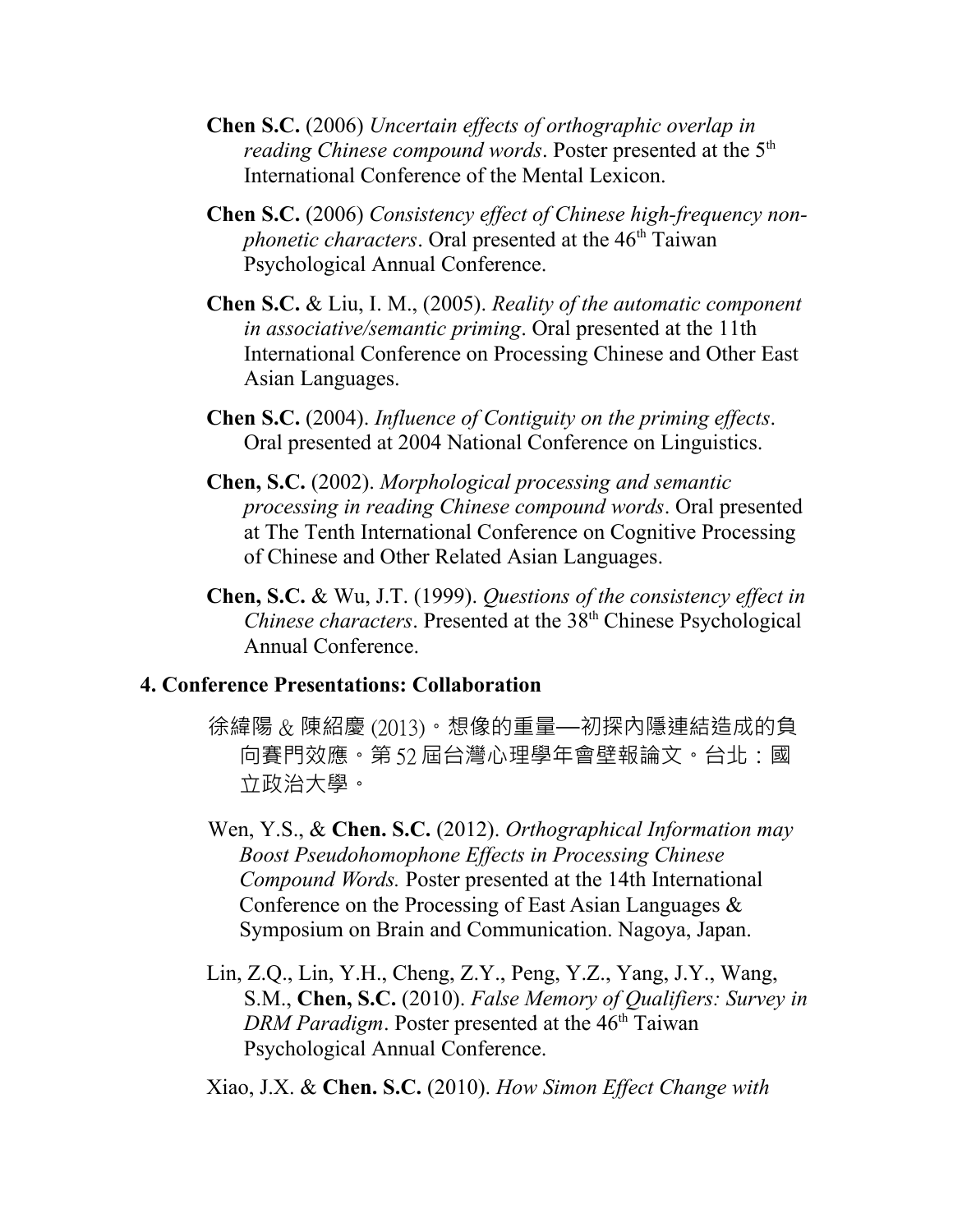Loading of Working Memory. Poster presented at the 46<sup>th</sup> Taiwan Psychological Annual Conference.

- Cong, Z. N., **Chen S.C.,** & Wu, J.T. (2006) *Orthographic and phonological processing in Chinese character recognition*. Poster presented at the 46<sup>th</sup> Taiwan Psychological Annual Conference.
- Liu, I. M. & **Chen S.C.** (2005). From lexical, semantic, and phonological representation to their activation. Oral presented at the 11th International Conference on Processing Chinese and Other East Asian Languages.
- Liu, I. M., & **Chen S.C.** (2002). *A Paradigm for Studying Character-Meaning Frequency Effects*. Oral presented at The Tenth International Conference on Cognitive Processing of Chinese and Other Related Asian Languages.
- Liu, I. M., **Chen, S.C.**, & Sue, I. R. (2000). *The character priority effect in identifying characters and embedded characters*. Oral presented at the First Taiwan Conference on Cognitive Science.
- Liu, I. M., **Chen, S.C.**, & Sue, I.R. (2000). *Consistency effects in Chinese character naming*. Oral presented at the 39<sup>th</sup> Chinese Psychological Annual Conference.
- Liu, I. M. & **Chen, S.C.** (1999). *Basic units of Chinese character recognition*. Poster presented at The Ninth International Conference on Cognitive Processing of Chinese and Other Related Asian Languages.

#### **5. Public Talks**

Talk titled: 'Talk about Replication Crisis in Psychology and Potential Solutions' Invited Talk at National Dong Hwa University (2019, Oct)

Talk titled: 'Quality and Integrity of Science Researches' Invited Talk at National Cheng Kung University, Tainan, Taiwan (2018, Aug)

 Talk titled: 'Masked Repetition Effects of Chinese Compound Words Interact with Word Frequency because of Properties of Compounds', Lunch Time Seminar at Tzu-Chi University, Taiwan, Taiwan. (2013, May)

Talk titled: 'Masked Repetition Effects of Chinese Compound Words Interact with Word Frequency because of Properties of Compounds', Friday